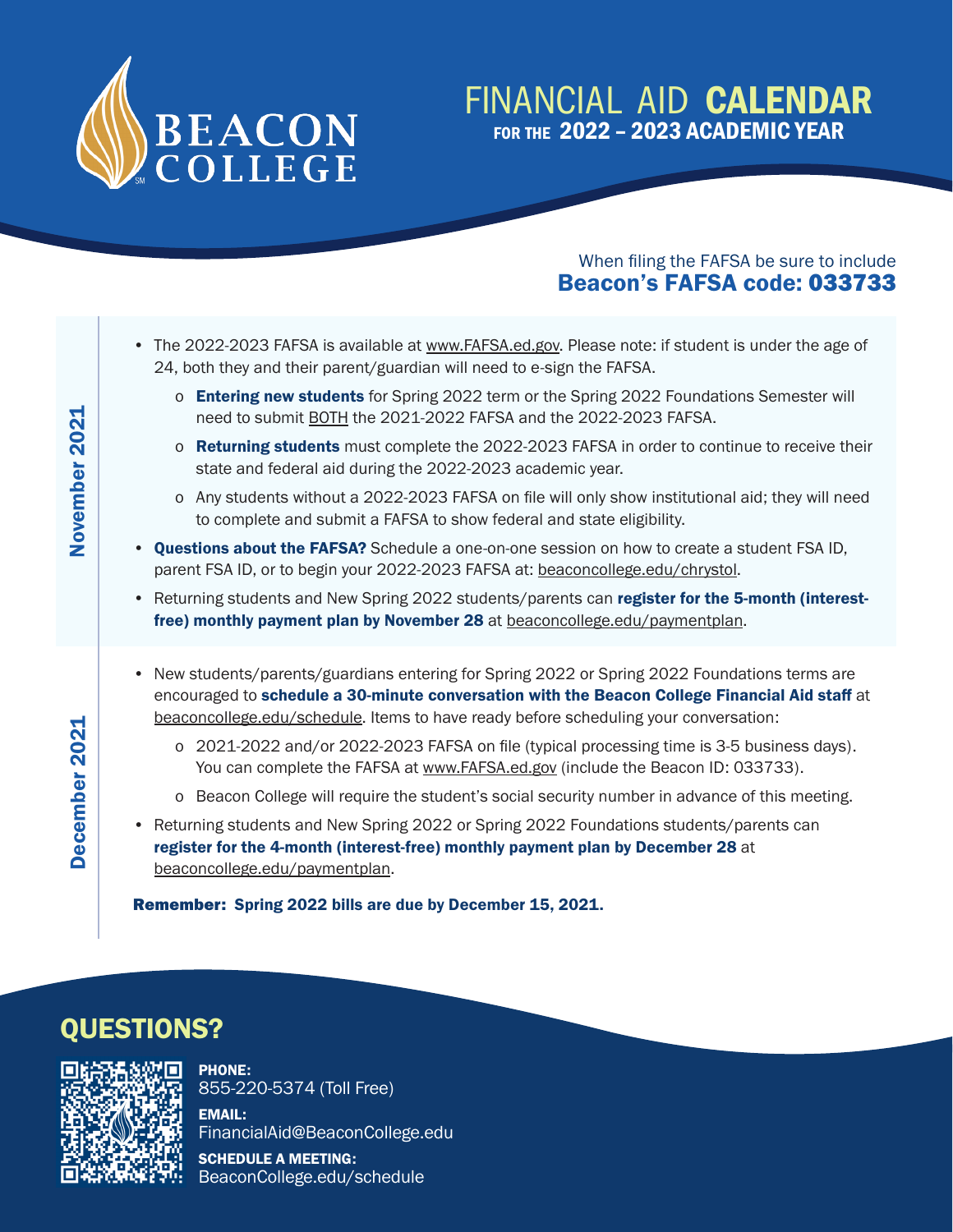# FINANCIAL AID CALENDAR 2022 – 2023 ACADEMIC YEAR

| January 2022      | • Entering new Spring 2022 and Spring 2022 Foundations students/parents should contact the<br>Financial Aid Office to finalize their award letters prior to arrival on January 15.<br>• New students/parents/guardians entering in Fall 2022 are encouraged to schedule a 30-minute<br>conversation with the Beacon College Financial Aid staff at beaconcollege.edu/schedule. Items<br>to have ready before scheduling your conversation:<br>o 2022-2023 FAFSA on file (typical processing time is 3-5 business days). You can complete<br>the FAFSA at www.FAFSA.ed.gov (include the Beacon ID: 033733).<br>Beacon College will require the student's social security number in advance of this meeting.<br>$\circ$                               |
|-------------------|-----------------------------------------------------------------------------------------------------------------------------------------------------------------------------------------------------------------------------------------------------------------------------------------------------------------------------------------------------------------------------------------------------------------------------------------------------------------------------------------------------------------------------------------------------------------------------------------------------------------------------------------------------------------------------------------------------------------------------------------------------|
| March 2022        | • Beacon College will announce the 2022-2023 Tuition & Fee Schedule and Room & Board Rates<br>for the upcoming academic year.<br>• 2022-2023 official award letters will be emailed and available on the student SONIS portal. Any<br>previous award letters will be updated to reflect the new tuition and federal eligibility and will<br>supersede any previous award letters or notifications.<br>o Any student without a 2022-2023 FAFSA will only show institutional merit- or renewable<br>need-based aid. Student will need to file a FAFSA to determine eligibility and amounts of any<br>federal, state, or new need-based institutional aid. The financial aid office will outreach to<br>students without a FAFSA on file as reminders. |
| <b>April 2022</b> | • Returning students for the Fall 2022 term are encouraged to schedule a 30-minute conversation<br>with the Beacon College Financial Aid staff at beaconcollege.edu/schedule. Items to have ready<br>before scheduling your conversation:<br>o 2022-2023 FAFSA on file (typical processing time is 3-5 business days). You can complete<br>the FAFSA at www.FAFSA.ed.gov (include the Beacon ID: 033733).<br>o Beacon College will require the student's social security number in advance of this meeting.                                                                                                                                                                                                                                         |
| <b>May 2022</b>   | New students/parents/guardians entering for Fall 2022 term will need to have their Intent to<br>Enroll and nonrefundable deposit (\$425) by the May 1 deadline to secure any Beacon offered<br>scholarships/grants.<br>Missing items outreach from financial aid office begins upon receipt of FAFSA and continues<br>$\bullet$<br>throughout summer months.                                                                                                                                                                                                                                                                                                                                                                                        |

## QUESTIONS?



PHONE: 855-220-5374 (Toll Free)

EMAIL: FinancialAid@BeaconCollege.edu

SCHEDULE A MEETING: BeaconCollege.edu/schedule